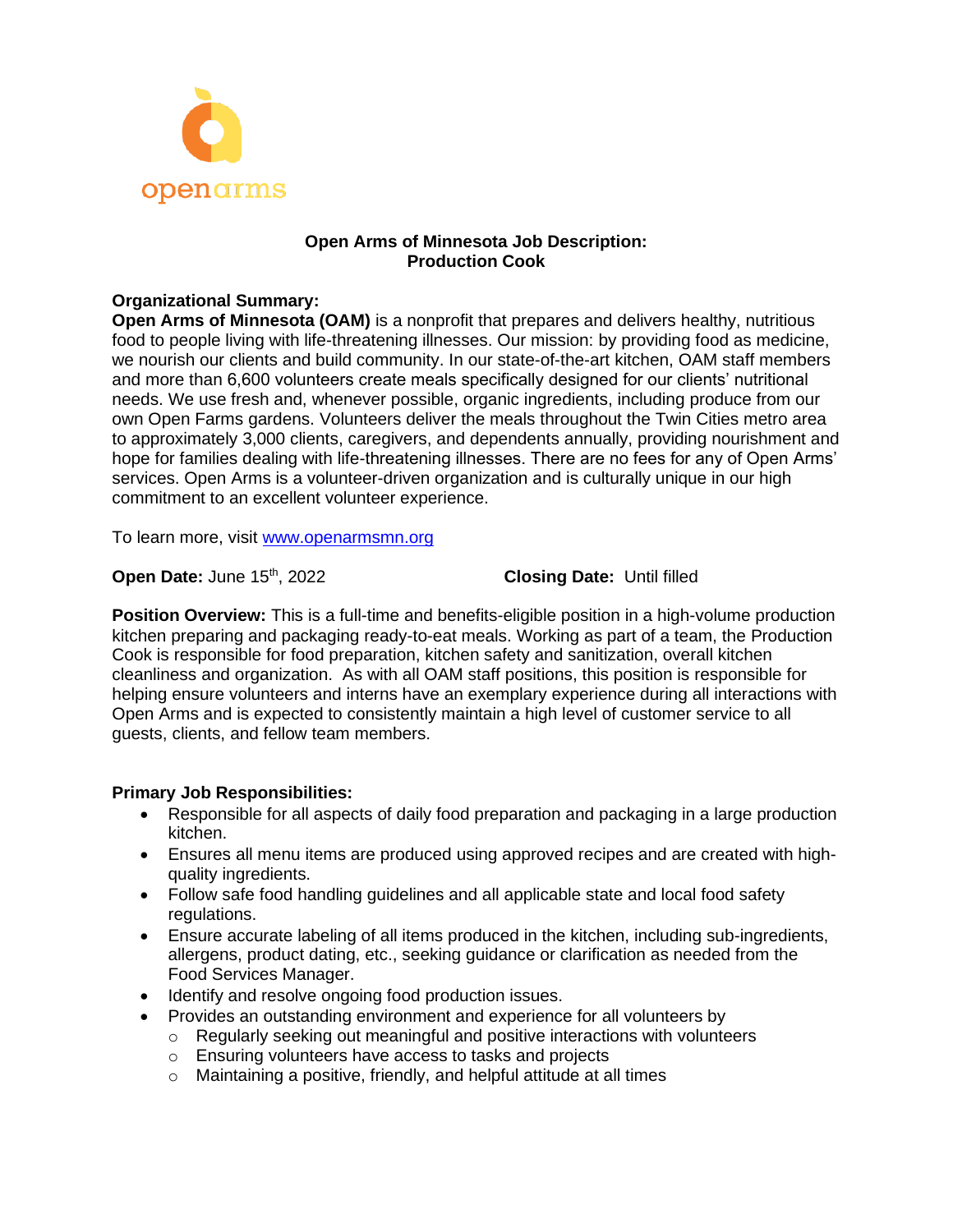- $\circ$  Setting an example to other staff by consistently providing high quality customer service, and modeling positive resolution
- $\circ$  Direct upbeat and positive organized interactions with volunteers in the kitchen, including large groups.
- Maintains a safe work environment and ensures food safety by training and actively managing staff and volunteers to the regulations and standards in food handling, food storage, equipment operation, kitchen cleanliness and personal hygiene.
- Work on your feet, assisting in preparing the correct amount and type of ordered meals, ready for pick-up by customers.
- Assist in the creation and implementation of new menus and recipes.
- Create written documentation for new recipe development and current recipe changes for product packaging labels.
- Control food waste.
- Demonstrate high level of customer service and professional behavior within the kitchen.
- Maintains food quality, safety, and presentation standards through the use of portion control and appropriate cooking, cooling and storage and packing procedures.
- Assists in preparing for and catering in-house special events.
- Periodically measures food quality by tasting recipe components.
- Use computer as needed.
- Work as a team player and step in when needed.
- Be a Champion of our mission, purpose, and values.
- Other related duties as assigned.

# **Requirements:**

- At least two years of culinary experience.
- Experience in high-volume, commercial or production kitchens.
- ServSafe certified.
- Great organizational skills and ability to adapt quickly to the changing needs of the business.
- The drive and ability to learn new techniques and skills.
- Ability to work independently and as part of a team.
- A demonstrated commitment and understanding of high customer service
- Ability to be energizing and contribute to a positive team environment.
- The ability to maintain a positive attitude and cheerful demeanor in stressful situations.
- Ability to multi-task and keep composure while working under pressure during busy periods.
- Ability to work in two different sites as needed.
- High work ethic and demonstrated reliability.
- Flexibility to work in two different sites.
- Flexible schedule with ability to work during hours of operations, including occasional weeknights or weekends.
- Ability to adhere to attendance and punctuality requirements, to meet time-sensitive client and business needs.
- Sensitivity and commitment to diversity and ability to work respectfully with wide array of co-workers and members of the community.
- A passion for the mission and values of Open Arms.